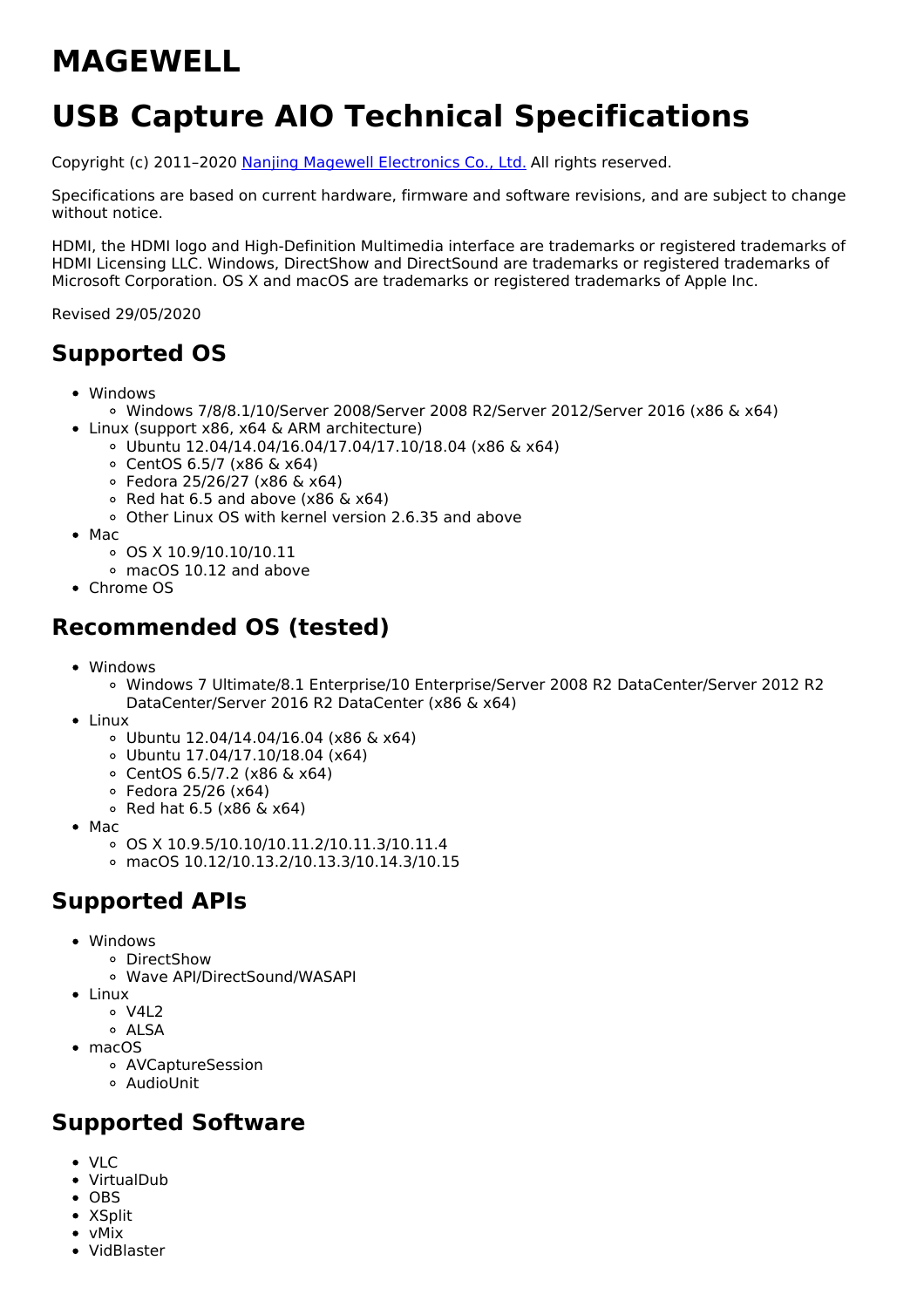- Wirecast
- Microsoft Media Encoder
- Adobe Flash Media Encoder
- Any other DirectShow/V4L2/AVCaptureSession based encoding or streaming software

# **Input Interfaces**

- DVI-I
	- DVI 1.0
	- HDMI 1.4a (via breakout cable)
	- VGA (via DVI-to-VGA convertor)
	- Component (via breakout cable)
- $\bullet$  DB9
	- YC (S-Video)
	- Composite video
	- Analog audio (L+R)
	- Component video
- $\bullet$  BNC
	- SD/HD/3G SDI

# **Host Interface**

- $\bullet$  USB 3.0
	- compatible with USB 2.0
	- compatible with USB 3.1 Gen 1

# **Input features**

- Auto scan of video input sources when there is no signal input to the currently selected input source
- Manual selection of video input source
- Auto selection of linked (embedded) audio input source when the video input source changes
- Manual selection of audio input source
- Support for input video resolutions up to 2048x2160

# **VGA & Component Specific Features**

- 12-bit ADC
- Support for RGB & YCbCr (YUV) color formats
- Support for 'Separated sync', 'Composite sync', 'Sync-on-green' (SOG), 'Sync-on-luminance' (SOY)
- Support for DMT, CEA, CVT, GTF video timings
- Input signals up to 165MHz pixel rate are digitized with 1:1 sampling
- Input signals over 165MHz pixel rate can be digitized with horizontal sub-sampling (resulting in some image quality loss - NOT recommended)
- Auto detection of RGB & YCbCr color formats
- Auto or manual sampling phase adjustment
- Auto horizontal alignment
- Support for customized video timings
- Support for customized video resolutions for CVT/GTF timings

# **HDMI Specific Features**

- 225MHz HDMI receiver
- Adaptive HDMI equalizer support for cables lengths up to 30M
- Support for customized EDID
- Support for extraction of AVI/Audio/SPD/MS/VS/ACP/ISRC1/ISRC2/Gamut InfoFrames
- Full colorimetry support
- Support for 8/10/12-bit color depths
- Support for RGB 4:4:4, YCbCr 4:4:4, YCbCr 4:2:2 color sampling
- Support for up to 2-channel IEC60958 audio streams
- Support for extraction of audio formation information & channel status data
- Support for extraction of video timing information
- Support for extraction of 3D format information
- Support for Side-by-Side Half, Top-and-Bottom, Frame Packing 3D mode.

# **SDI Specific Features**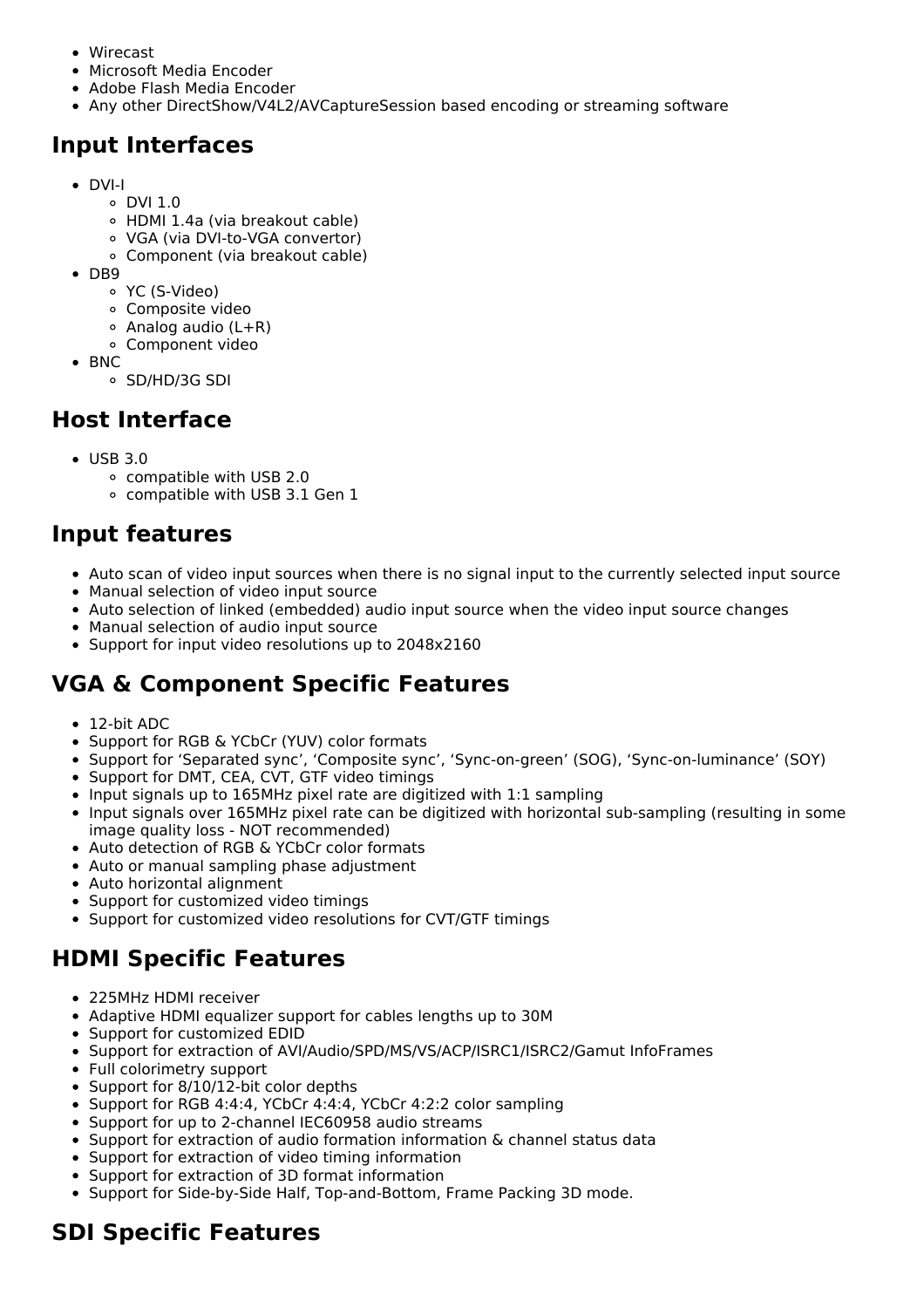- Integrated cable equalizer extending the cable length as follows:
	- up to 330m for SD-SDI signals
	- up to 190m for HD-SDI signals
	- up to 150m for 3G-SDI signals
- Support for SD/HD/3Ga/3Gb/3Gb-DL/3Gb-DS standards
- Support for 2K (2048x1080) mode
- Support for RGB 4:4:4, YCbCr 4:4:4, YCbCr 4:2:2 color sampling
- Support for 10/12-bit color depth
- Support for extraction of SMPTE 352 payload identifier
- Support for up to 2 (mono) audio channels at 48KHz
- Support for extraction of audio formation information & channel status data
- Limited support of 3Gb-DS: only the first stream can be captured
- Limited support for capture of the first link of dual link interfaces:
	- YCbCr 4:2:2 10-bit 1080p 50/59.94/60: captured as 1080i 50/59.94/60
	- YCbCr 4:4:4 10-bit: captured as 4:2:2
	- RGB 4:4:4: R/B sub-sampled

#### **YC & Composite Specific Features**

- 12-bit ADC
- Support for NTSC, PAL, SECAM standards
- Auto detection of the standard of input signal

## **Video Capture format**

- Support for capture resolutions up to 2048x2160
- Support for capture frame rates up to 120fps (Actual capture frame rate can be limited by the USB  $\bullet$ bandwidth and internal working frequency. Typical capture frame rates on the Intel USB3.0 controller are as follows.)
	- 1920x1080 YUY2 (up to 75fps)
	- 1920x1080 RGB24 (up to 60fps)
- Support for 4:2:2 8-bit capture format: YUY2, UYVY
- Support for 4:4:4 8-bit capture format: RGB24, RGB32
- The default capture format is YUY2. More capture formats can be set using USB Capture Utility.

# **Video Processing Features**

- Video processing pipelines with 160 Mpixels/s processing bandwidth
- Video cropping
- Video scaling
- Video de-interlacing
	- Weave
		- Blend top & bottom field
		- Top field only
		- Bottom field only
- Video aspect ratio conversion
	- Auto or manual selection of input aspect ratio
	- Auto or manual selection of capture aspect ratio
	- Three aspect ratio conversion modes: Ignore (Anamorphic), Cropping or Padding (Letterbox or Pillarbox)
- Video color format conversion
	- Auto or manual selection of input color format & quantization range
	- Auto or manual selection of capture color format, quantization range & saturation range
	- o Support for RGB, YCbCr 601, YCbCr 709 color formats
	- Support for Limited or Full quantization range
	- Support for Limited, Full & 'Extended gamut' saturation range
- Video frame rate conversion
- Vertical flip and mirror

## **Multiple devices on one computer**

- Support for connecting multiple USB devices to one system
- Support for setting the device serial number as the device name shown in the system using USB Capture Utility